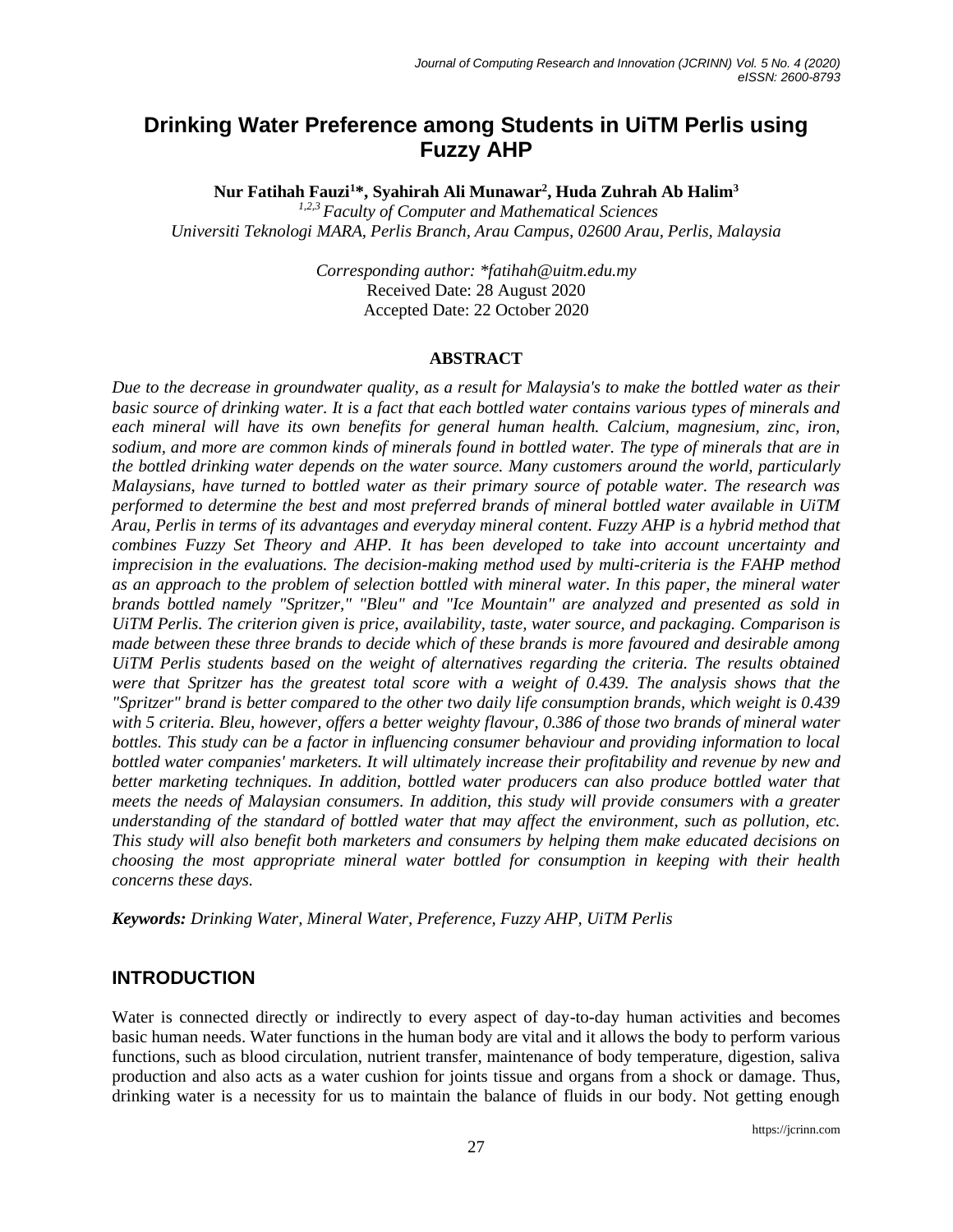water can result in dehydration that can lead to muscle weakness and cramping, lack of coordination, and increased risk of heat exhaustion and heatstroke. A human need to drink at least 2 litres of water per day to replace the water that is lost through waste removal, sweat and other functions. These might be one of the reasons for Malaysia's growing number of people turning to make the bottled water their basic source of drinking water. Water quality is therefore important to safeguard drinking water.

Safe drinking water should be free of harmful contaminations, such as bacteria, viruses, heavy metals and organic toxic substances (Gadgil, 1998). Safe drinking water is the water that is safe for drinking and can be delivered to the user. There are various forms of minerals in drinking water that can provide our health benefits. Ideally, clean drinking water consists of calcium, magnesium, zinc, chlorine, nitrates, sulphates, iodine, mercury, sodium, and potassium, although it depends on the water supply. Growing of the minerals has its own benefits, and it may have a great amount of benefit. One way to achieve the body's optimum development is by taking in the essential vitamins and minerals.

Some people currently have access to a convenient and safe home drinking water supply. This ensures water quality because it is nearly uncontaminated, resulting in water being clean and safe for consumption and can be taken directly from the tap without any fear. Most of them would prefer to drink local or imported drinking water. There are essentially two types of bottled water sold in the Malaysian market which are natural mineral water and drinking water. The bottled water can be differentiated by the bottle cap, where a coloured cap is given to natural mineral water bottles, either blue or green, while white caps are given to drinking water bottles. Natural mineral water is subterranean or tapping water (Devi and Premkumar, 2012). On the other hand, potable water is produced from sources of rivers, lakes, or underground springs.

Recently there has been a growing trend in consumer preference for bottled water over tap water or water supply towns. One of the reasons is because of the convenience that the bottled water can be carried around. Another explanation is because under some situations the household tap water which often have an unhealthy look and taste which might be attributable to the presence of toxins in the tap water from leaked pipes or other sources of corrosion. In the absence of this research, many consumers believe that other health benefits come from natural mineral waters (WHO, 2005). Most urban people in Malaysia preferred bottled water as their main resource for drinking water than tap water, this is because they are concerned about getting sick from drinking it. According to the consumer protection organisation Food and Water Watch (2007), relied more on bottled water that costs more than drinking water because they thought it is safer and safe compared with tap water. Better water sources mean lower medical expenditure, as people have low chances of falling ill.

Research on the quality and mineral content of drinking water in Malaysia was conducted by Azlan et al. (2012). The aim of the study was to identify the selected minerals in drinking water, mineral water, and tap water obtained from various geographical locations in Malaysia and to assess the selected organic and other inorganic elements in the water samples. The minerals picked were sodium, magnesium, copper, zinc, potassium, calcium, iron, chromium, gold, etc. The concentrations of the selected minerals found in each water sample have been compared to national and international degree limits. This research showed that the geographic environment had a major effect on the mineral concentrations of water that had been contaminated by contamination.

Kabilan et al. (2012) have also carried out further research on the mineral content in bottled mineral water from various brands sold in Malaysia. The most popular brands of mineral water in the Malaysian market were selected in this research, namely "Spritzer," "Ice Mountain," "Bleu," "Select" and "Cactus." The selected brands were compared and analysed to determine which brands were the most preferable in terms of benefits to one's health for everyday consumption. It showed from the findings that the "Spritzer" brand proved to be the best of all selected samples followed by the brand "Ice Mountain," "Cactus,"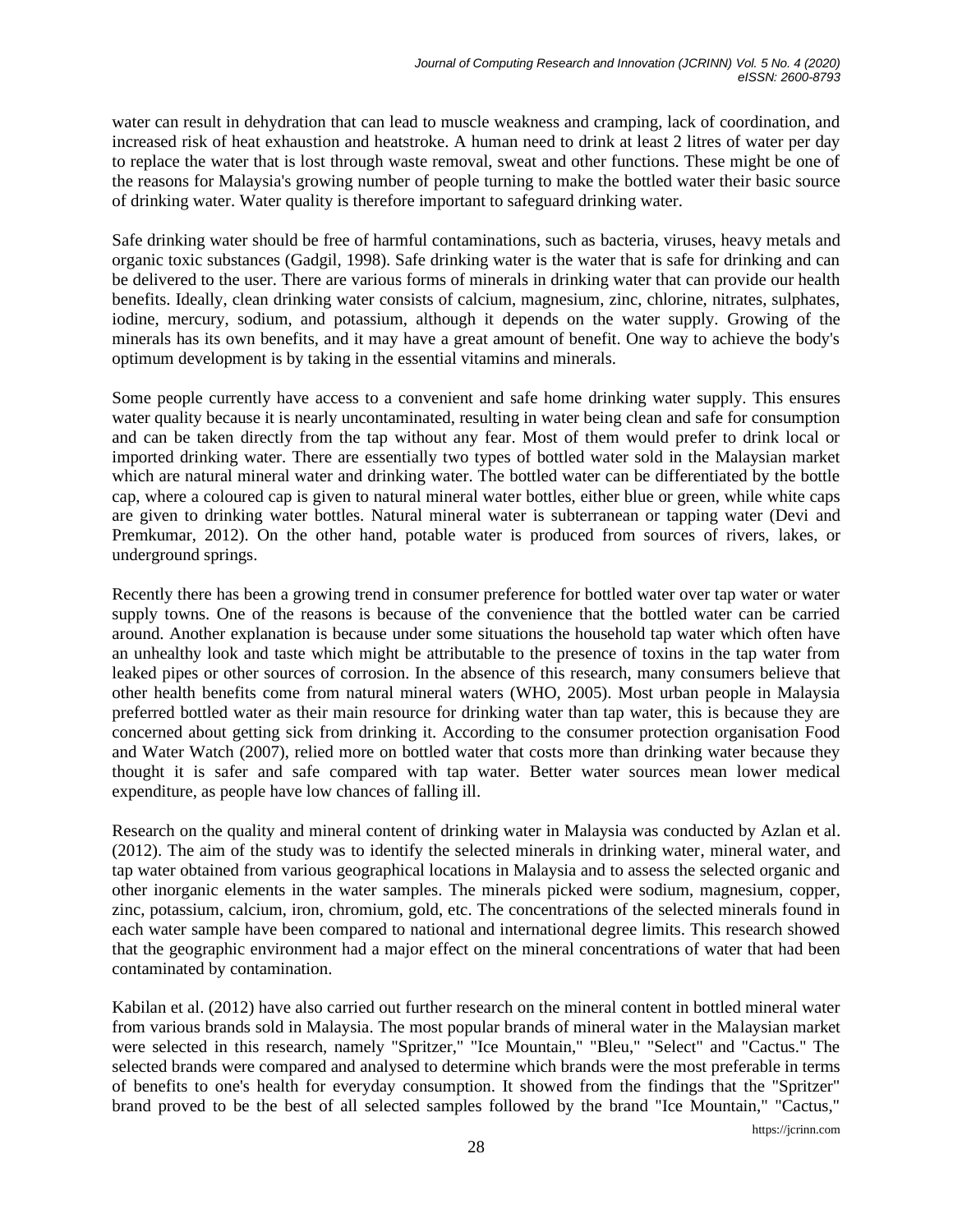"Bleu" and "Select." The only difference between the "Spritzer" and the other brands was that they had an extra mineral content, namely silica that is good for reforming the muscle and bones. In the other hand, the "Cold Lake" brand has an edge over the other four brands in terms of mineral content found in the distilled mineral water. From this study, the choice of preference in choosing the most appropriate bottled water with one's health considerations has contributed to the Malaysians.

Decision making is a very crucial action whereby needed in every action in our daily basis routine. Some personal decision made can be determine by just having a proper thinking. However, currently there are proper tools or way which can be used to make decision. One of the methods is Fuzzy Analytic Hierarchy Process (FAHP). It has been widely used for multi-criteria decision making and applied to many practical problems successfully. Method such as FAHP is used to compare performance of each criterion and justify the best solution for every case study or situation. Fuzzy however is a linguistic judgment where all the uncertainty is considered. Fuzzy numbers are subset of real number and they represent of human's confidence interval to place it in which class during their judgment (Wu et al. 2009). This is because fuzzy uses more than a single digit and sometimes even decimal. A Fuzzy AHP which was a combination of AHP and fuzzy set theory was applied to study the preference of bottled water. It is a fuzzy model with multi-criteria decision-making methods that were applicable to decision-making problems in multicriteria. This fuzzy model can also be applied to another type of application. Putra et al. (2018) conducted a study to determine the quality of gemstones to provide consumers with knowledge and help in the selection and analysis of the quality of gemstones. This study created a system and platform that could help people to evaluate and choose the best quality of gemstones using a Fuzzy AHP method accurately and effectively. Specific gravity, colour, hardness, cutting, and transparency are the parameters or characteristics used when deciding the consistency of the gemstones. The study indicated that the higher the weighting value of gemstones, the higher the gemstone quality.

Other than using Fuzzy AHP, previous research conducted by Mishra and Jha (2014) applied a different method. The research concerned an assessment of drinking water quality using the Fuzzy Drinking Water Quality Index (FDWQI) method. The finding in that study revealed that the biggest problem was that people assumed water would turn bad when it started having a bad smell, a terrible taste, or looked dirty. However, harmful pollutants and contaminants do not usually cause an odour or bad taste to water. This research had established a fuzzy index of drinking water quality, which was collected to demonstrate the clearer categorization of drinking water quality to the public. This research used fuzzy logic to evaluate water quality through the creation of a Fuzzy Expert System index for drinking water quality. Five consistency criteria have been chosen for estimating the water level. Thus, the triangle and trapezoidal membership function is used to define how to assign each point in the input space to a membership value between 0 and 1. The suitability of water sources for human consumption has therefore been described as the Water Quality Index (WQI), which is one of the most systematic and understandable ways for the public to categorize water quality as a consumer of the water resources.

This paper aims to discover the best among the selected brands of bottled water sold in UiTM Arau, Perlis based on various characteristics or preferences selections. In addition, this research also aims to examine the considerable criteria shown on a purchaser when purchasing mineral water bottled from various brands that sold in UiTM Arau, Perlis and further analysis will be performed using a fuzzy AHP method to determine the best mineral bottled water among the brands selected. The duration of this investigation is nine months. It starts in September 2019 and expires in June 2020. Thus, it will help the buyer to select the right and best mineral water bottled sold in UiTM Arau, Perlis by determining the significant criteria in buying mineral bottled water.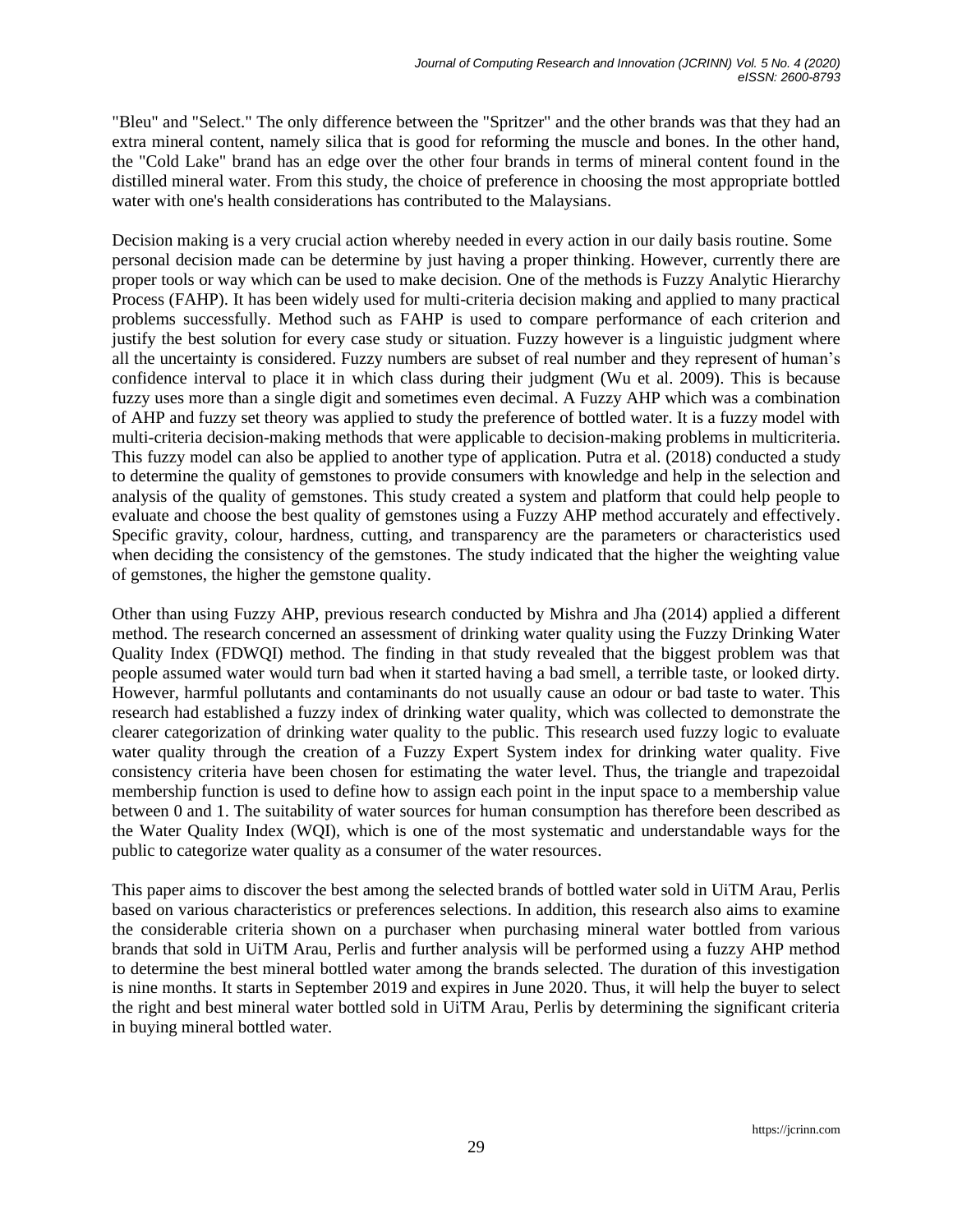# **RESEARCH METHODOLOGY**

## **Method of Data Collection**

The source used for obtaining data for this study was primary data where the data was first gathered in characters and original. The data will be collected by observing and selecting 3 brands of mineral bottled water sold at UiTM Arau's cafes and mini shop, Perlis namely 'Ice Mountain,' 'Spritzer' and 'Bleu.' This study needs expert opinions and refers to the owner of cafes or mini shops in UiTM Arau, Perlis who is expert in the purchase and sale of water bottled and a few students from the Faculty of Sport Science and Recreation who were active in any sports or events in UiTM; A questionnaire is used to ascertain the drinking water choice of students at UiTM Perlis based on the expert's evaluation and interpretation of the parameters affecting both the purchasing of the bottled water and the alternatives. Price, availability, taste, water source, and packaging are criteria used. The experts were asked to compare each criterion and alternatives about each other in the questionnaire. This is to decide the expert's priorities as to which requirements are the most relevant, and to figure out the brand of mineral water the students enjoy. The experts will be chosen from among those who always buy the bottled mineral water and have bought all kinds of bottled mineral water in UiTM Arau, Perlis.

### **Background**

### **MCDM**

Multi-Criteria Decision Making (MCDM) is a decision-making tool that incorporates both quantitative and qualitative considerations. MCDM approach issues involving multiple and conflicting alternatives. MCDM is a series of techniques that include a general alternative from the most advantageous choice to the least advantageous alternative (London School of Economics and Political Science, 2007). In an uncertain situation the decision-makers have been able to choose the most desirable and satisfactory alternative. Other MCDM methods also have been suggested to choose the probable options such as Technique for Order of Preference by Similarity to Ideal Solution (TOPSIS) and Analytic Hierarchy Process (AHP). There are advantages and disadvantages to each of the methods.

### **Fuzzy**

Fuzzy sets are a group of elements with membership degrees. Zadeh (1965) suggested the theory of Fuzzy Sets. The basis of this theory is a method with which decision making by attributing a degree to elements by using fuzzy descriptions belongs to a set (Konstantinidis et al., 2011). Fuzzy sets include triangular fuzzy numbers, trapezoidal fuzzy numbers, and Gaussian fuzzy numbers, which transform unknown fuzzy numbers representing language values. The fuzzy set theory can be applied in a wide range of areas where there is incomplete or indefinite information.

### **AHP**

The Analytic Hierarchy Process (AHP) method is one of the decision-making methods used by Fuzzy Multiple Criteria for multiple criteria. AHP used the Fuzzy set theory and hierarchical structure analysis concepts to select the most preferable alternative among a set of likely alternatives. It allows the decisionmakers to build a complex problem in the form of a simple hierarchical structure. The quantitative and qualitative factors under multiple criteria environments are evaluated in a systematic manner because it involves many attributes. It is a method for rating options or preferences and choosing the best where there are several parameters for the decision-maker. The alternatives can be decided by contrasting in pairs. The decision-maker will observe two alternatives and choose the best alternative that meets the criteria for the decision by assigning a numerical value to rank each alternative decision on a different level of preference. The scale of degree preferences used for AHP is 1-9 or 1-5 depends on the questions to be evaluated (Özdağoğlu, 2007).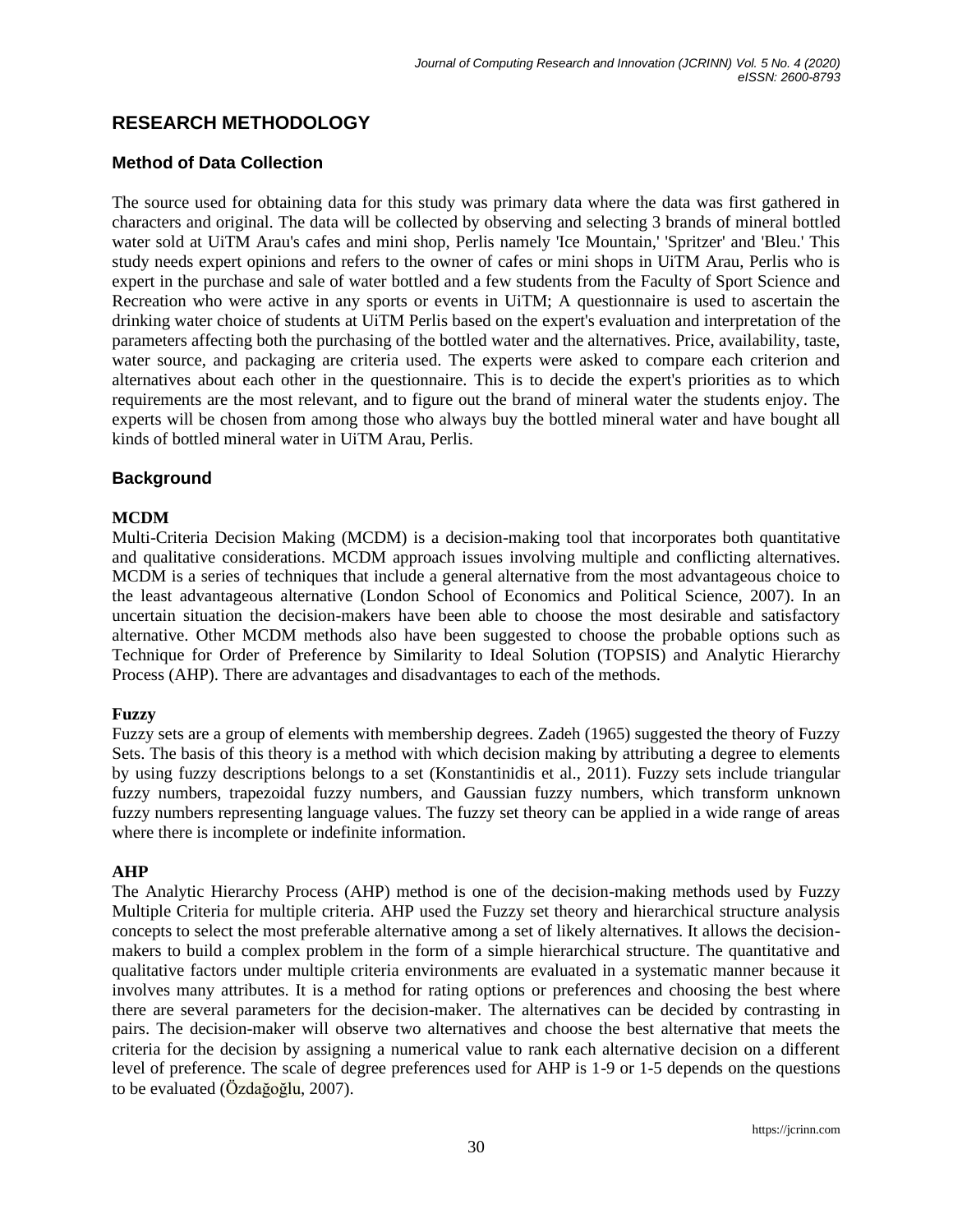### **Fuzzy Analytic Hierarchy Process (FAHP)**

Fuzzy Analytic Hierarchy Process is a Fuzzy Logic Theory technique developed with the Analytic Hierarchy Process (AHP) that combines AHP with Fuzzy set theory. By using the Fuzzy AHP method, decision-makers can make more systematic and realistic decisions with appropriate criteria and alternatives in thinking about human logic.

## **Method of Data Analysis**

The Fuzzy AHP approach will be used before buying a mineral bottled water to assess the weight of the criteria on. Firstly, the Fuzzy AHP developed the decision hierarchy structure to clearly see the problem. These hierarchical sequences help to simplify the problem and bring it to a more readily understood condition. The study's goal is the first level of the hierarchy, while the second level of the hierarchy is the criterion used to determine the requirements used when buying mineral bottled water, and the third level is the alternatives of the variety of mineral bottled water brands that the experts choose to analyse. If the hierarchy is structured, the next step is to construct an interactive questionnaire with pairly comparisons of the specified parameters. The experts would be asked to give a nine-point scaling factor (Saaty's scale) to the relative value of each criterion, to compare each criterion with another criterion, and to compare the alternatives with other alternatives. The pair comparison matrices were generated from the pairwise comparison matrices group for each of the criteria. In the context of the weights of the criteria and alternatives, the decision on the final objective is taken. Figure below shows the hierarchical diagram:



Figure 1: The hierarchy of the criteria and alternatives

## **Process of Fuzzy Analytical Hierarchical Process**

### **Step 1: Weight scaling**

The weight is placed according to the scale of the Fuzzy Analytic Hierarchy Process (FAHP) provided in Table 3.1. The fuzzy evaluation matrix of the criteria was conducted using the linguistic variables and the triangular fuzzy numbers (TFN) using a pairwise comparison between criteria or attributes to the overall objective. The linguistic variables used to make pairwise comparisons by replacing the values into membership scales with Saaty's 1-9 scales and weighing them in the presence of indeterminateness refer to Table 3.1 (Saaty's, 1980 and 1988).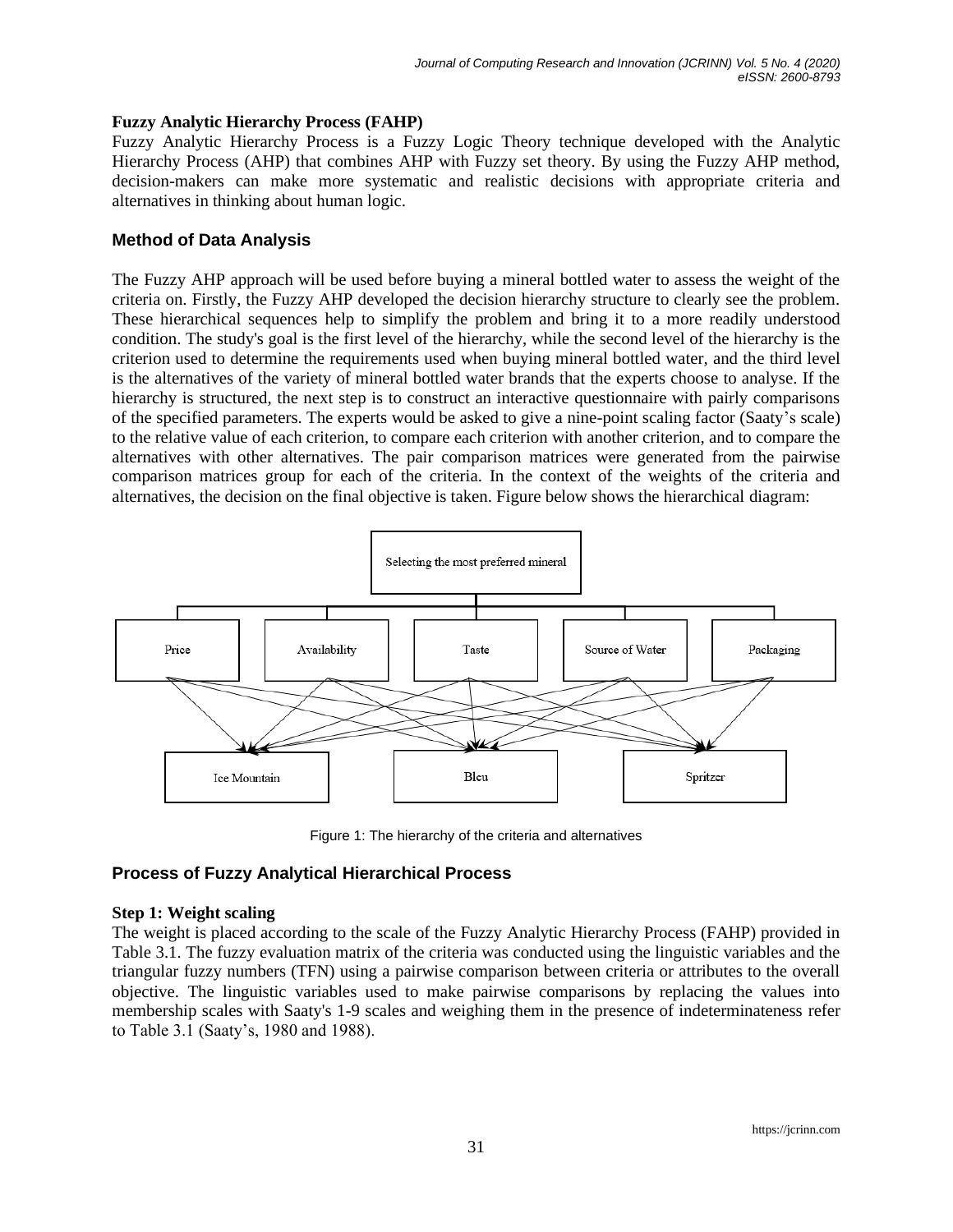| <b>Fuzzy Numbers</b> | Linguistic Variables for Importance                           | <b>Triangular Fuzzy</b> |
|----------------------|---------------------------------------------------------------|-------------------------|
| (Saaty's scale)      |                                                               | Number (TFN)            |
| T                    | $u$ is equally important to $v$ .                             | (1,1,1)                 |
| 3                    | $u$ is <b>slightly more important</b> than $v$ .              | (2,3,4)                 |
| 5                    | $u$ is <b>strongly more important</b> than $v$ .              | (4,5,6)                 |
| $\overline{7}$       | $u$ is very strongly more important than $v$ .                | (6,7,8)                 |
| 9                    | $u$ is extremely more important than $v$ .                    | (9,9,9)                 |
| 2,4,6,8              | Intermediate values.                                          | (1,2,3)                 |
|                      |                                                               | (3,4,5)                 |
|                      |                                                               | (5,6,7)                 |
|                      |                                                               | (7,8,9)                 |
| Reciprocals          | If activity $u$ has one of the above numbers assigned to it   | (1/3,1,1)               |
|                      | when compared with activity $u$ , then $v$ has the reciprocal | (1/5,1/3,1)             |
|                      | value when compared with $u$ .                                | (1/7,1/5,1/3)           |
|                      |                                                               | (1/9,1/7,1/5)           |
|                      |                                                               | (1/9,1/9,1/7)           |

Table 1: Saaty's scale for pairwise comparison

### **Step 2: Comparison matrices**

The evaluations are transferred to a pair-wise comparison matrix by using Saaty's scale in Table 1 where it is constructed using the Eq. 1. Let  $\hat{Y}$  serve as  $nn$ -judgement matrix covering all pairwise comparison where *n* is the number of criteria to be evaluated. Each entry  $\tilde{x}_{ij}$  of the matrix  $\tilde{Y}$  represents the importance of  $i^{\text{th}}$  criterion over  $j^{\text{th}}$  a criterion, via triangular numbers.

$$
\tilde{Y} = \begin{pmatrix} (1,1,1) & \tilde{x}_{12} & \tilde{x}_{1n} \\ \tilde{x}_{21} & (1,1,1) & \tilde{x}_{2n} \\ \tilde{x}_{n1} & \tilde{x}_{n2} & (1,1,1) \end{pmatrix}
$$
 (1)

However, if there are more than one decision-maker or expert, the average preferences of each decisionmaker are calculated as in the Eq. 2.

$$
\tilde{x}_{ij} = \frac{\sum_{k=1}^{K} \tilde{x}_{ij}}{K}
$$
\n(2)

where *K* indicate the number of decision-maker or expert and elements *i* and *j*,  $\forall i, j \in (1, 2, ..., n)$ . Eq. 3 shows the updated pairwise contribution matrix based on averaged preferences.

$$
\tilde{Y} = \begin{pmatrix} \tilde{x}_{11} & \dots & \tilde{x}_{1n} \\ \vdots & \ddots & \vdots \\ \tilde{x}_{n1} & \dots & (1,1,1) \end{pmatrix}
$$
\n(3)

https://jcrinn.com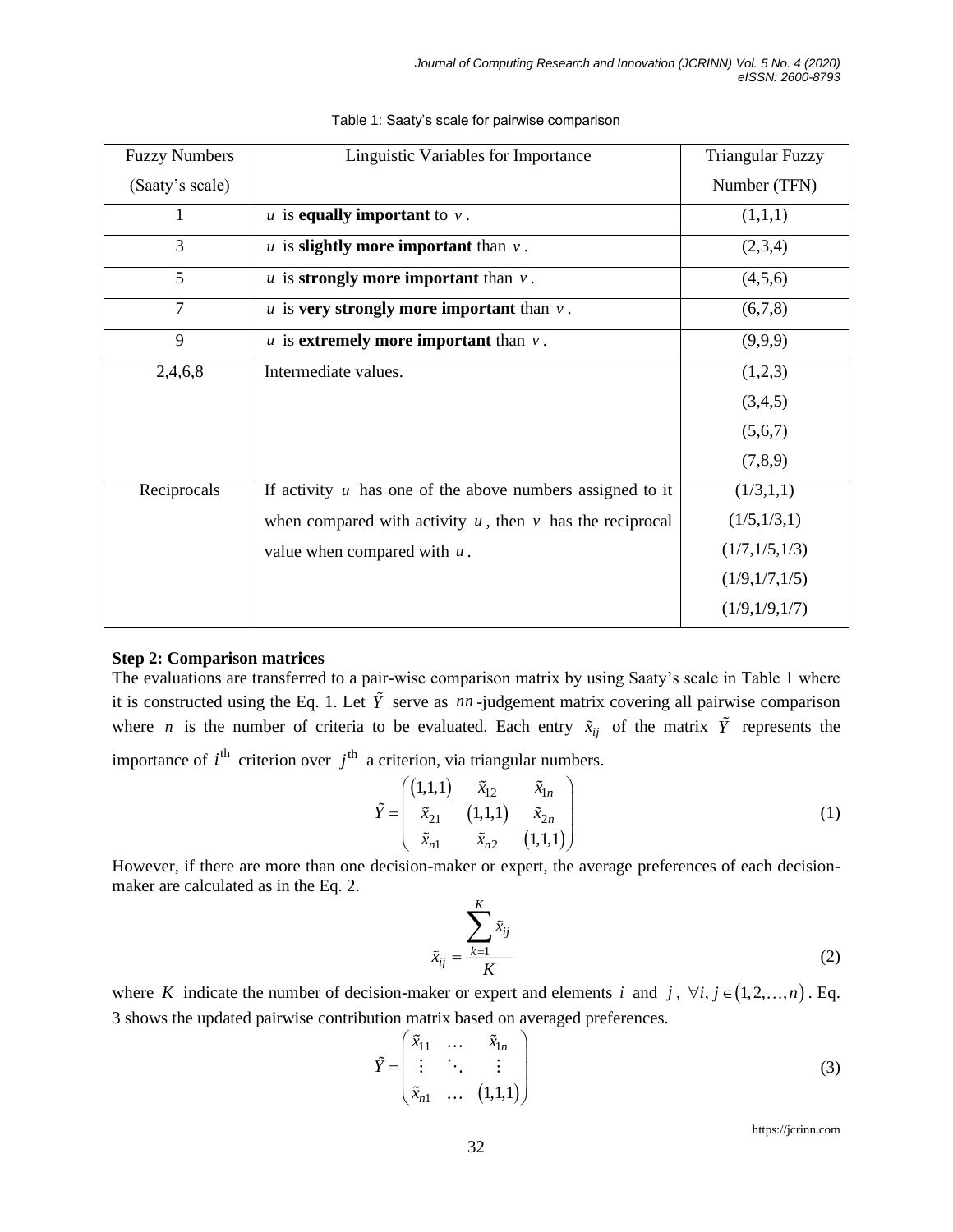#### **Step 3: Calculating Geometric Mean**

These basic operations are useful during the triangular fuzzy number process. Assume that  $M_1$  and  $M_2$ are triangular fuzzy numbers with  $\tilde{M}_1 = (l_1, m_1, u_1)$  and  $\tilde{M}_2 = (l_2, m_2, u_2)$ .

The basic operations:

erations:  
\n
$$
\tilde{M}_1 \oplus \tilde{M}_2 = (l_1, m_1, u_1) \oplus (l_2, m_2, u_2) = (l_1 \oplus l_2, m_1 \oplus m_2, u_1 \oplus u_2)
$$
\n(4)

$$
\tilde{M}_1 \otimes \tilde{M}_2 = (l_1, m_1, u_1) \oplus (l_2, m_2, u_2) = (l_1 l_2, m_1 m_2, u_1 u_2)
$$
\n<sup>(5)</sup>

$$
\tilde{M}_1^{-1} = \left(\frac{1}{l_1}, \frac{1}{m_1}, \frac{1}{u_1}\right) \tag{6}
$$

The geometric mean fuzzy comparison values of each criterion and each alternative with respect to criteria were calculated as presented in Eq. 7. Here, *G* is serving as triangular values. The geometric mean of fuzzy comparison is calculated as below:

$$
\tilde{G} = \left(\prod_{j=1}^{n} \tilde{x}_{ij}\right)^{\frac{1}{n}}
$$
\n(7)

where *n* represents the number of criteria that are used in the problem where  $i = 1, 2, 3, \ldots, n$ .

The vector summation of each geometric mean needs to be calculated first before finding the fuzzy weight for each criterion and alternatives and thus finding the  $(-1)$  power of the vector summation. The calculation on the vector summation of each geometric mean and its (-1) power is shown in Eq. 8

$$
\tilde{g}_i = \left(\tilde{G}_1 \oplus \tilde{G}_2 \oplus \ldots \oplus \tilde{G}_n\right)^{-1} \tag{8}
$$

#### **Step 4: Fuzzy Weight**

To calculate the fuzzy weight for each criterion, Eq. 9 is used. Before finding the fuzzy weight to each criterion, the vector summation of each geometric mean needs to be calculated first and thus, find the (-1) power of the vector summation.<br>  $\tilde{w}_i = \tilde{r}_i \otimes (\tilde{r}_1 \oplus \tilde{r}_2 \oplus ... \oplus \tilde{r}_n)^{-1} = (lw_i, mw_i, uw_i),$   $i = 1, 2, ..., n$  ( power of the vector summation.

$$
\tilde{w}_i = \tilde{r}_i \otimes (\tilde{r}_1 \oplus \tilde{r}_2 \oplus \dots \oplus \tilde{r}_n)^{-1} = (lw_i, mw_i, uw_i), \qquad i = 1, 2, \dots, n
$$
\n(9)

Since the fuzzy weight is still fuzzy triangular numbers, it needs to be de-fuzzified. The defuzzification process using the centre of area method proposed by Chou and Chang (2008) as shown in Eq. 10. *M<sup>i</sup>* is a real number.

$$
M_{i} = \frac{lw_{i}, mw_{i}, uw_{i}}{3}, \qquad i = 1, 2, ..., n
$$
 (10)

#### **Step 5: Normalization**

 $M_i$  is a non-fuzzy number and de-fuzzified weight for each criterion or each alternative thus it needs to be normalized by the following Eq. 11

$$
N_i = \frac{M_i}{\sum_{i=1}^n M_i} \tag{11}
$$

https://jcrinn.com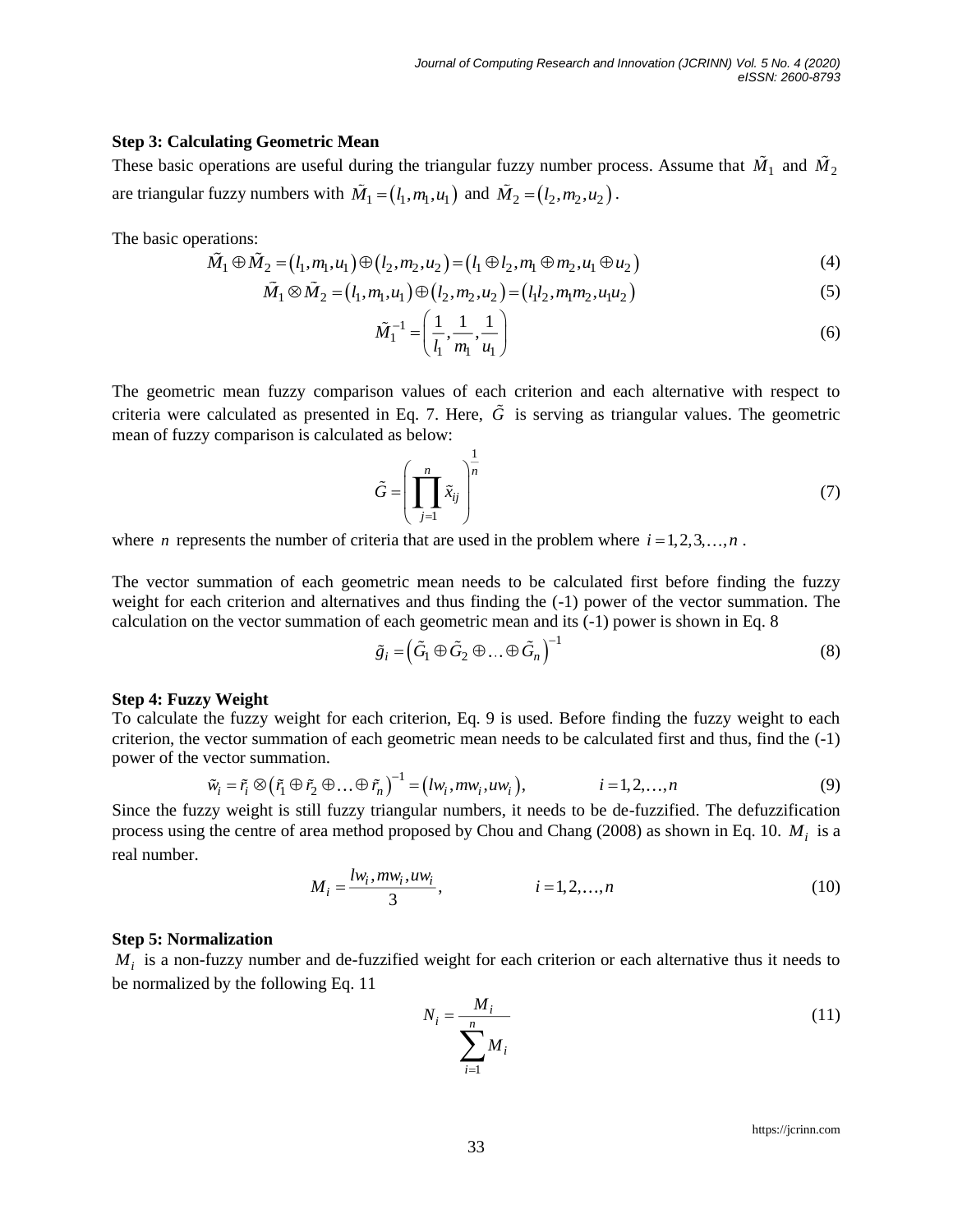These steps are taken to find the standardised weights of both the criteria and the alternatives. Then, the scores for each alternative are calculated by multiplying each alternative weight with related criteria. The score for each alternative is calculated by multiplying each supplier's weight according to their respective criterion. The alternative with the highest score is determined as the most appropriate brands of mineral bottled water sold at UiTM Arau, Perlis.

# **FINDINGS AND DISCUSSION**

The analysis of data on the different preference of criteria and alternatives in determining the most preferred mineral water bottled using Fuzzy Analytical Hypothesis Process (FAHP). The FAHP is used to determine both the weight of importance and the best alternatives for each criterion. The options with the highest score are listed as the better alternatives. While some other techniques can be built for the same problem as; TOPSIS, ELECTRE, PROMETHEE and ANP, etc., this study uses the technique of the Analytical Hierarchy Process, motivated by the Fuzzy approach. Because the priorities of the decisionmakers depend on both measurable and intangible parameters, the Fuzzy Set Theory will reflect these ambiguous linguistic variables. Consequently, the Fuzzy AHP model is used to solve the reasons why unique mineral water bottled among students in UiTM Perlis is favoured, which decides the best mineral water bottled among 3 alternatives. Each of these requirements conflict with each other, the mineral water bottled solution will be successfully checked. These alternatives are checked according to five standards, namely: quality, availability, flavour, water source and packaging. FAHP is better at achieving the aim, based on this analysis. FAHP is much clearer and easy to obtain the results since it is similar for both processes which are determining the importance weight for each criterion and identifying the best alternatives. Table 2 shows the preference of three experts for each criterion that is price, availability, taste, source of water and packaging.

| <b>CRITERIA</b>     | <b>ALTERNATIVES</b> | <b>Bleu</b>           | <b>Spritzer</b>       | <b>Ice Mountain</b>   |
|---------------------|---------------------|-----------------------|-----------------------|-----------------------|
|                     | <b>Bleu</b>         | (1,1,1,)              | (0.787, 1.152, 1.548) | (3,3.667,4.333)       |
| <b>Price</b>        | <b>Spritzer</b>     | (3.111, 3.778, 4.5)   | (1,1,1,)              | (3.389, 3.733, 4.083) |
|                     | <b>Ice Mountain</b> | (0.458, 0.492, 0.556) | (1.481, 1.87, 2.37)   | (1,1,1,)              |
|                     | <b>Bleu</b>         | (1,1,1,)              | (2.708, 3.048, 3.389) | (1.472, 1.844, 2.25)  |
| <b>Availability</b> | <b>Spritzer</b>     | (2.37, 2.708, 3.048)  | (1,1,1,)              | (2.333, 3.3.667)      |
|                     | <b>Ice Mountain</b> | (2.056, 2.733, 3.417) | (0.472, 0.511, 0.583) | (1,1,1,)              |
|                     | <b>Bleu</b>         | (1,1,1,)              | (2.704, 3.37, 4.037)  | (4.333, 5.333, 6.333) |
| <b>Taste</b>        | <b>Spritzer</b>     | (3.125, 3.159, 3.222) | (1,1,1,)              | (2.667, 3.333, 4)     |
|                     | <b>Ice Mountain</b> | (0.173, 0.214, 0.289) | (0.464, 0.5, 0.567)   | (1,1,1,)              |
|                     | <b>Bleu</b>         | (1,1,1,)              | (1.048, 1.722, 2.4)   | (3.333, 4.333, 5.333) |
| Source of           | <b>Spritzer</b>     | (1.861, 2.278, 2.833) | (1,1,1,)              | (3.333, 4, 4.667)     |
| water               |                     |                       |                       |                       |
|                     | <b>Ice Mountain</b> | (0.231, 0.319, 0.548) | (0.454, 0.486, 0.548) | (1,1,1,)              |
|                     | <b>Bleu</b>         | (1,1,1,)              | (3.754, 4.444, 5.167) | (5,6,7)               |

| Table 2: Aggregated fuzzy comparison matrix of alternatives with the respect to 'Price', 'Availability', 'Taste', 'Source |  |
|---------------------------------------------------------------------------------------------------------------------------|--|
| of Water' and 'Packaging'                                                                                                 |  |

https://jcrinn.com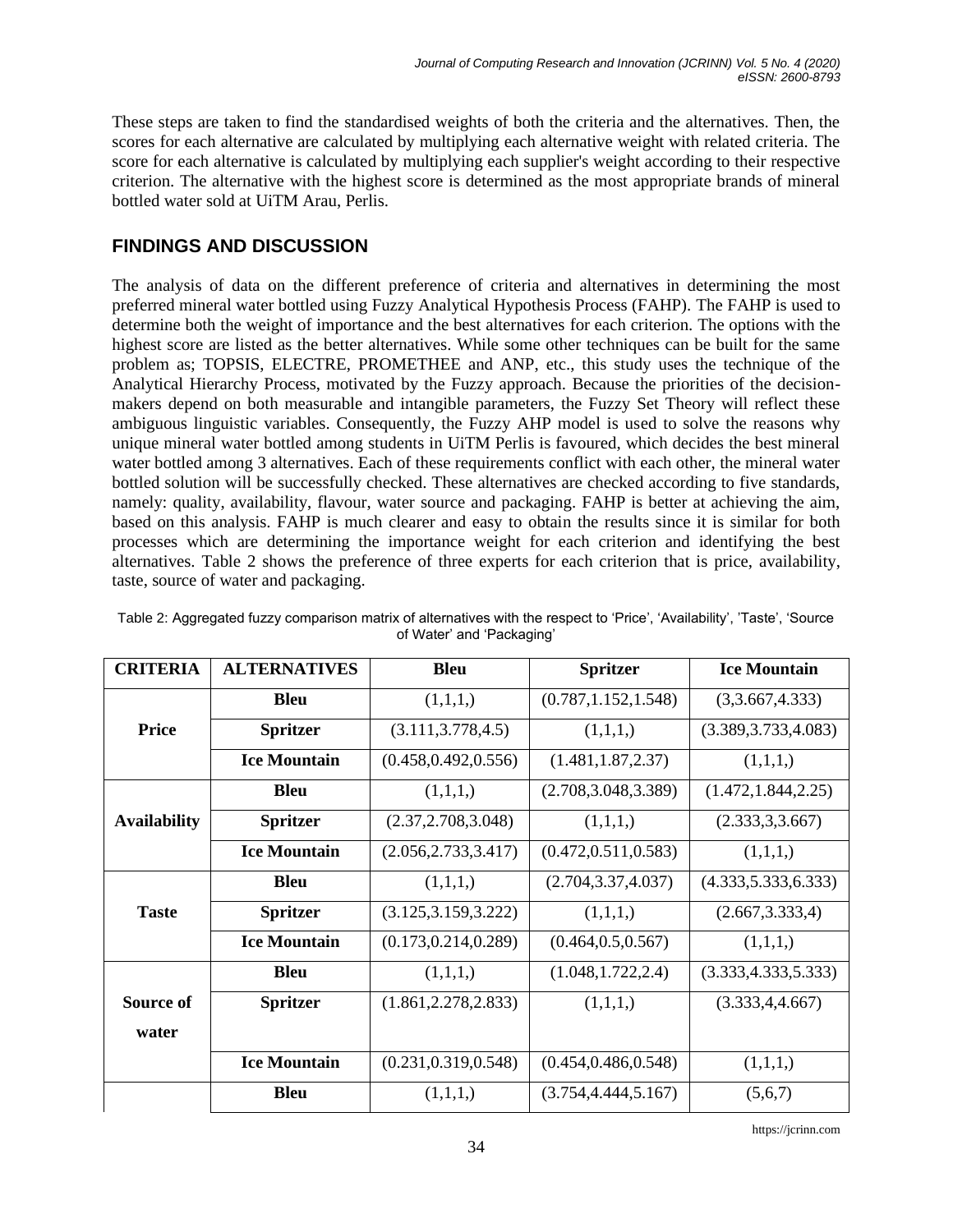| Packaging | <b>Spritzer</b>     | (0.756, 1.103, 1.456) | (1,1,1,1)          | (2,2.667,3.333) |
|-----------|---------------------|-----------------------|--------------------|-----------------|
|           | <b>Ice Mountain</b> | (0.145, 0.17, 0.206)  | (0.5, 0.567, 0.75) | (1,1,1,)        |

Based on the results, it shows the experts are especially concerned about the overall taste of bottled mineral water. It can be inferred from Table 3; the Spritzer provides all the best parameters excluding flavour. Because of this, Bleu gives the best taste with a weight of 0.386 among those two brands of mineral water bottles as the taste was on top of the rank in Table 4. This is because concentrations differ in each of the bottled mineral water. The mineral concentration includes various minerals in varying quantities. So, this influences the taste of bottled mineral water. Specific brands of water distilled from mineral water either have the minerals from their source or have a mixture of minerals applied back to them after purification to preserve a clear taste. This can affect a person's taste perception and make people implicitly aware of the source water quality where the water treatment process is taking place. Any of them may find it difficult to drink some mineral distilled water because it is murky, or it smells or tastes bad.

From here, it can affect customer preference in the selection of bottled mineral water as well as influence the sale of bottled mineral water sales. The owner therefore needs to consider some solution to resolve the issue. The results are shown in Table 3 and Table 5 when identifying the best alternatives, where the ranking for each alternative is based on the criteria used. As shown in Table 5, Spritzer with weight, 0.439 has the largest total score in this analysis. Therefore, it is suggested as the best and preferable mineral water bottled among 3 of them, with reference to 5 criteria which are price, availability, taste, source of water and packaging and the fuzzy preferences of experts.

| <b>CRITERIA</b>     |         | <b>Scores of Alternatives with respect to related Criteria</b> |                 |                     |  |
|---------------------|---------|----------------------------------------------------------------|-----------------|---------------------|--|
|                     | Weights | <b>Bleu</b>                                                    | <b>Spritzer</b> | <b>Ice Mountain</b> |  |
| <b>Price</b>        | 0.164   | 0.323                                                          | 0.481           | 0.196               |  |
| <b>Availability</b> | 0.203   | 0.366                                                          | 0.402           | 0.232               |  |
| <b>Taste</b>        | 0.386   | 0.495                                                          | 0.413           | 0.092               |  |
| Source of           |         |                                                                |                 |                     |  |
| water               | 0.176   | 0.423                                                          | 0.454           | 0.122               |  |
| Packaging           | 0.071   | 0.384                                                          | 0.555           | 0.061               |  |
| <b>Total</b>        |         | 0.420                                                          | 0.439           | 0.141               |  |

Table 3: Aggregated results for each alternative according to each criterion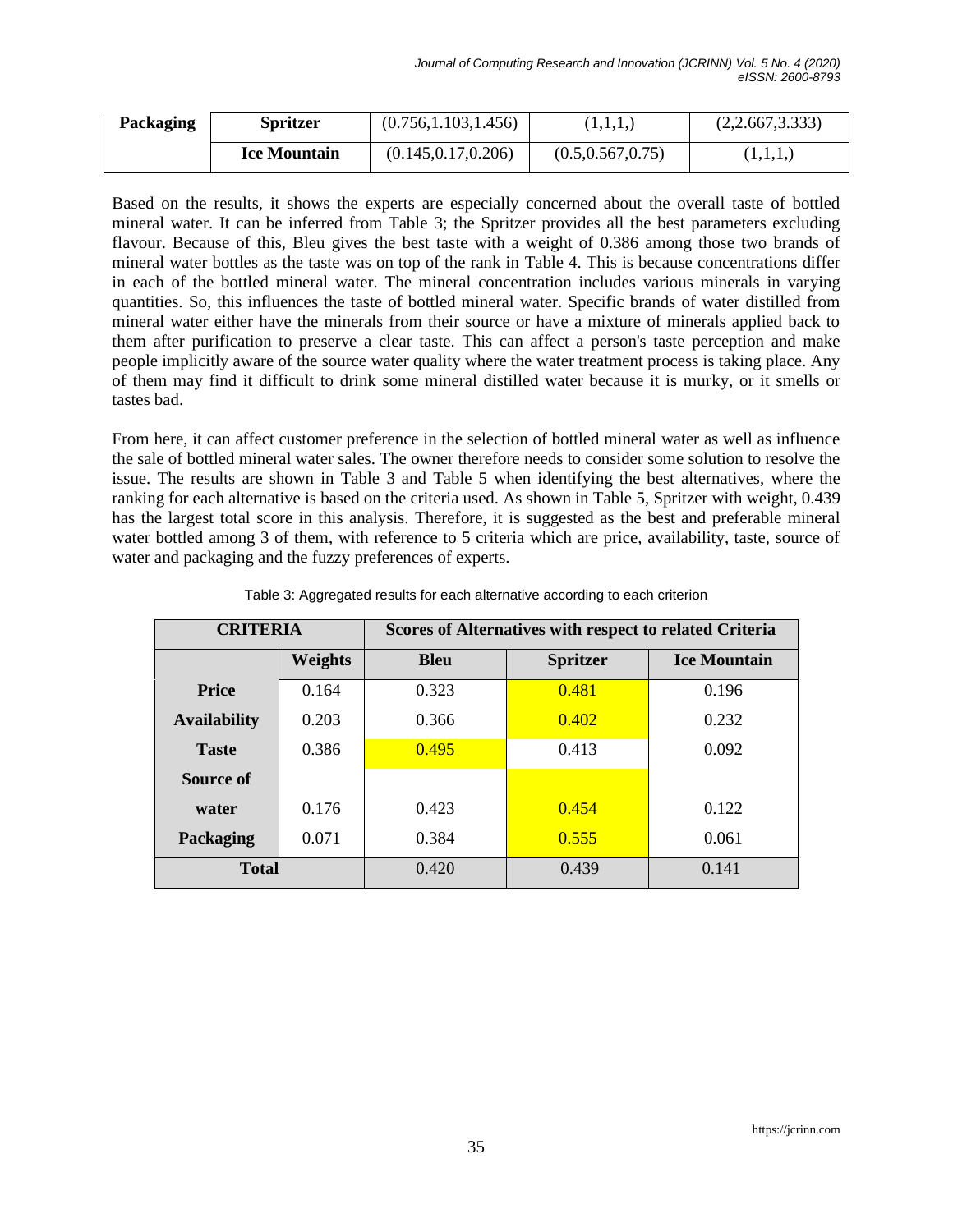| <b>Criteria</b>        | $N_{i}$ | Rank |
|------------------------|---------|------|
| <b>Taste</b>           | 0.386   |      |
| <b>Availability</b>    | 0.203   | 2    |
| <b>Source of water</b> | 0.176   | 3    |
| <b>Price</b>           | 0.164   | 4    |
| Packaging              | 0.071   | 5    |

Table 4: The importance weight of each criterion

|  | Table 5: Alternatives ranking based on criteria |  |  |  |  |
|--|-------------------------------------------------|--|--|--|--|
|--|-------------------------------------------------|--|--|--|--|

| <b>ALTERNATIVES</b> | Weights | Rank |
|---------------------|---------|------|
| <b>Spritzer</b>     | 0.439   |      |
| <b>Bleu</b>         | 0.420   |      |
| <b>Ice Mountain</b> | 0.141   | 3    |

## **CONCLUSION AND RECOMMENDATION**

Selecting alternatives is very important process, particularly in the decision-making process. In conclusion, the purposes of this report are to recognise the best and most appropriate brands of mineral bottled water available at UiTM Arau, Perlis in terms of their benefits for daily use. Research is required to establish factors for choosing bottled similar mineral water based on various characteristics and labels. The findings indicate that different individuals have specific preferences, and that these preferences can directly contribute to different perspectives. From the analysis, by comparing each mineral water bottled brand, the "Spritzer" brand is proved to be better for daily life consumption compared to the other two brands. This is accompanied by the brands "Bleu" and "Ice Mountain." Apart from that, compared to the other two brands, "Spritzer" brand has better water supply, price, packaging, and accessibility. As a result of the case study, Spritzer is seen to be more suited and preferable to the first alternatives.

Researchers may continue this research in the future but with different approach criteria and methods to see if the outcome will remain the same or not. Indeed, by adding alternatives or expert viewpoints against the analysis, it will further demonstrate the accuracy of the findings obtained from FAHP. Occasionally, different criteria are used to evaluate alternatives depending on the types of issues that the decision-makers face. It is recommended that the researcher use current criteria to determine whether the results of this study will be applicable in the future as the taste of water depends on the flavour of the person itself and the mineral concentration content in the bottled mineral water. Gradually, consumers are not especially loyal to any brands, and they are likely to buy whatever water is available and cheap. In addition, there will be new mineral water bottled brand proposals that contain more benefits and meet all consumer needs.

## **Acknowledgments**

The Journal of Computing Research and Innovation (eISSN: 2600-8793) from Faculty of Computer and Mathemathical Sciences, Universiti Teknologi MARA, Perlis Branch are appreciatively acknowledged including the support from Universiti Teknologi MARA. The